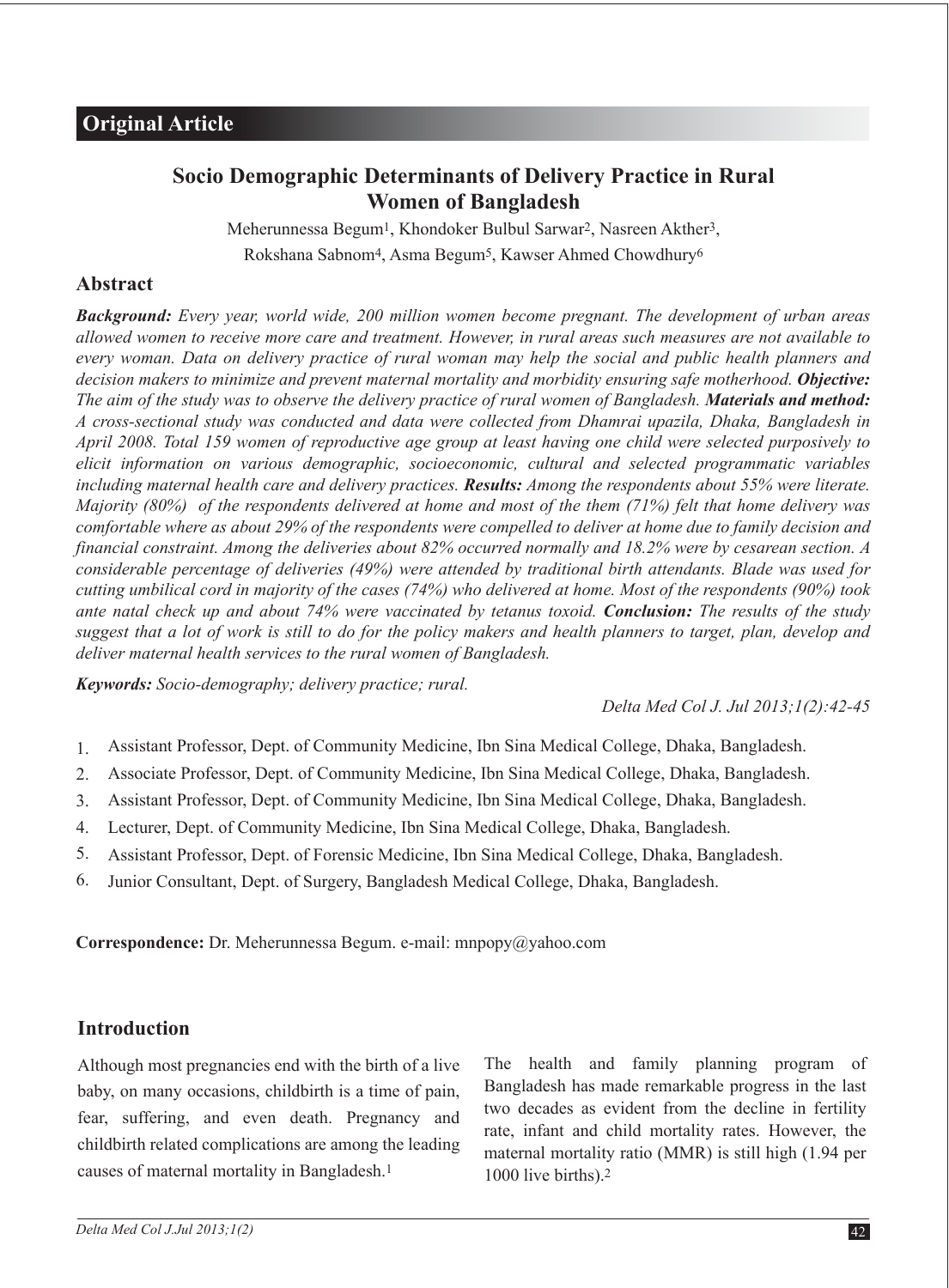In any community, mothers and children constitute a priority group. In developing countries they comprise approximately 70% of population. Mothers and children not only constitute a large group, but they are also a vulnerable or special risk group.3 Maternal mortality is one of the most important health challenges the world is facing today. More than 20 million women experience ill health as a result of pregnancy each year. The risk of a woman dying as a result of complication related to pregnancy in developing countries can be as much as 100 times that of women in Western Europe or North America.4

Though the safe mother hood initiative has been priority in recent years, maternal morbidity and mortality still remain a major public health issue in most developing countries. Child birth is a time of transition and social celebration in many societies. Women's progression from birth to child bearing is influenced by economy, religion, kinship system and the complexity of communications and medical technology.5 In some societies, there is a continuum between traditional and modern care, with some households operating at the traditional end, others at the modern end, with the majority somewhere in between.6 Women are most in need of skilled care during delivery and immediate post partum period, when roughly seventy five percent of all maternal death occurs. Traditional birth attendants, whether trained or untrained can neither predict nor cope with serious complications. Public hospital, private hospital and maternity clinic provide modern delivery care.7 Research consistently shows that high cost is an important constraint to service utilization particularly for the poor.8

### **Materials and method**

This cross sectional study was conducted in April, 2008 to get information on various demographic, socioeconomic variables, including delivery practices among 159 married rural women of reproductive age group at least having one child, who were selected purposively residing in Dhamrai upazila in Dhaka district. A pre designed questionnaire containing the combination of closed ended and open ended questions

was applied to get data. Data was collected by face to face interview by going door to door in the village. Data processing and analyses were done using SPSS (Statistical Package for Social Sciences) version 17. The results were expressed as proportions. Verbal consent was taken from all the study subjects.

# **Results**

Out of 159 respondents, 71(44.6%) were between 21-25 years of age, 87(54.7%) were literate and 90(56.6%) were housewife. Regarding their husbands' occupation, majority (40.3%) were service holder followed by 26.4% being garments worker. Highest percentage of the respondents' (46.5%) monthly family income was up to Tk. 10,000 and 64% of the respondents lived in nuclear family. Regarding age of the marriage of the respondents, 42.1% was up to 21-25 years which is same with their age of first pregnancy.

**Table I: Distribution of respondents by their socio demographic characteristics (N=159)**

| <b>Variables</b>          |                               | <b>Variables</b> | Proportion $(\%)$ |
|---------------------------|-------------------------------|------------------|-------------------|
| Age                       |                               |                  |                   |
|                           | Up to 20 yrs                  | 11               | 6.9               |
|                           | $21-25$ yrs                   | 71               | 44.6              |
|                           | 26-30 yrs                     | 54               | 34.0              |
| <b>Educational Status</b> | $>$ 30 yrs                    | 23               | 14.5              |
|                           | Illiterate                    | 72               | 45.3              |
|                           | Primary level                 | 57               | 35.9              |
|                           | Secondary level               | 19               | 11.9              |
|                           | Higher secondary<br>and above | 11               | 6.9               |
| Occupation                |                               |                  |                   |
|                           | Housewife                     | 90               | 56.6              |
|                           | Day laborer                   | 05               | 3.1               |
|                           | Service holder                | 43               | 27.0              |
|                           | Garments worker               | 21               | 13.2              |
| Husband's                 | Unemployed                    | 05               | 03.1              |
| occupational status       | Day laborer                   | 06               | 03.8              |
|                           | Rickshaw puller               | 09               | 05.7              |
|                           | Garments worker               | 42               | 26.4              |
|                           | Business man                  | 33               | 20.8              |
| <b>Monthly family</b>     | Service                       | 64               | 40.3              |
| income                    |                               |                  |                   |
|                           | Upto Tk. 10000                | 74               | 46.5              |
|                           | Tk. $10001 - 20000$           | 63               | 39.6              |
|                           | Tk > 20000                    | 22               | 13.9              |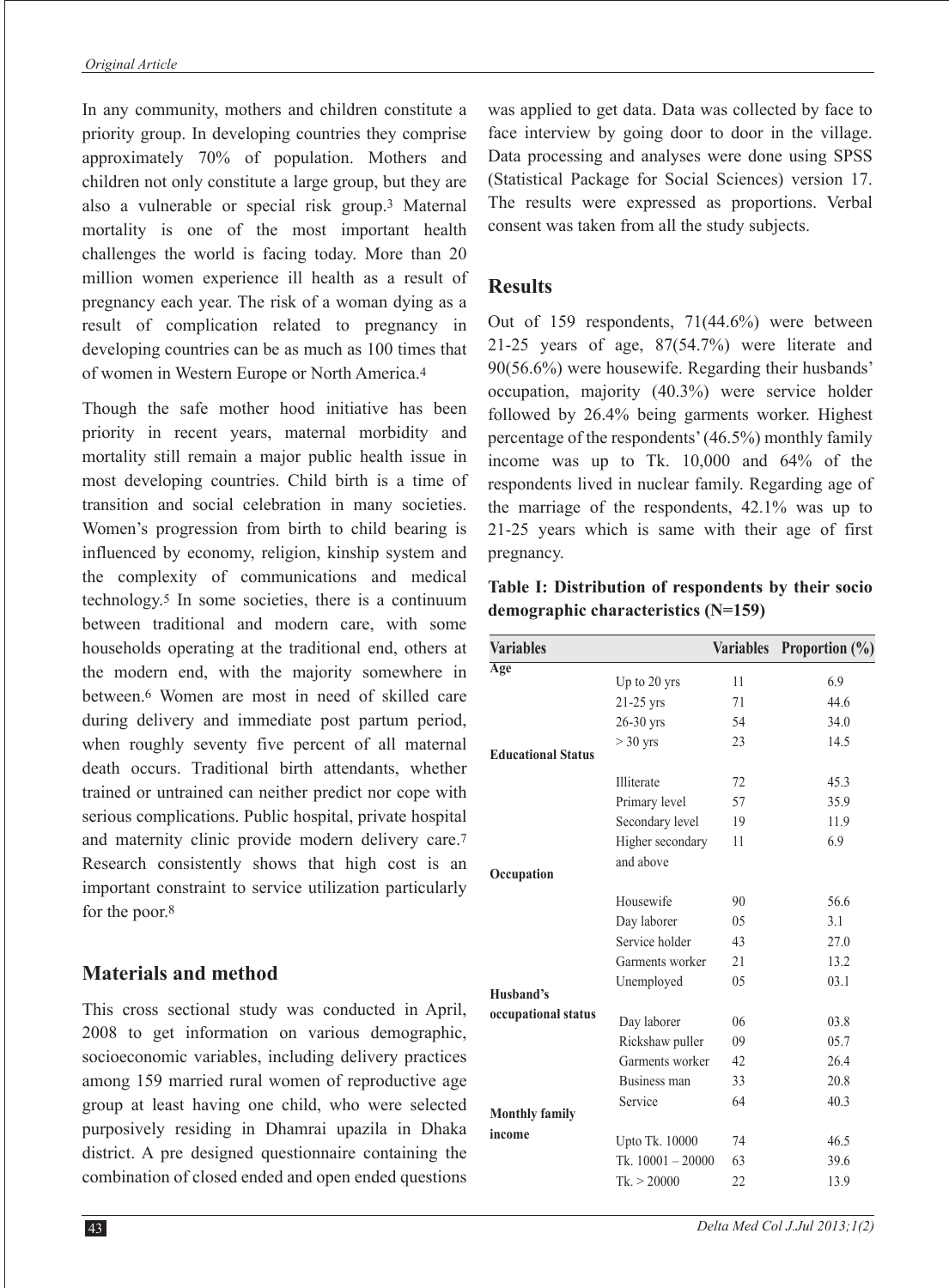#### **Family living status**

|                        | Joint family    | 57  | 36.0 |
|------------------------|-----------------|-----|------|
|                        | Nuclear family  | 102 | 64.0 |
| Age of the marriage    |                 |     |      |
|                        | Up to 20 years  | 58  | 36.5 |
|                        | $21-25$ years   | 67  | 42.1 |
|                        | $>25$ years     | 34  | 21.4 |
| Age at first pregnancy |                 |     |      |
|                        | $\leq$ 20 years | 26  | 16.4 |
|                        | $21-25$ years   | 67  | 42.1 |
|                        | $26-30$ years   | 55  | 34.6 |
|                        | $>$ 30 years    | 11  | 6.9  |

Among the respondents 89.9% took ante natal care. Place of delivery of the majority (80.5%) of respondents were home and in most cases (40.3%) decision were taken either by husband or mother in law. About 82% women had normal vaginal delivery. Vaccination with tetanus toxoid was done in 73.6% respondents. Traditional birth attendants conducted most of the deliveries (49.2%) and 71.2% respondents delivered at home as they felt it comfortable. Majority of the respondents (74.2%) used blade for cutting the umbilical cord.

#### **Table II: Distribution of respondents by their delivery pattern (N=159)**

| <b>Variables</b>          |                      | <b>Variables</b> | <b>Proportion</b> $(\%)$ |
|---------------------------|----------------------|------------------|--------------------------|
| <b>Antenatal care</b>     |                      |                  |                          |
|                           | Yes                  | 143              | 89.9                     |
|                           | N <sub>0</sub>       | 16               | 10.1                     |
| <b>Place of delivery</b>  |                      |                  |                          |
|                           | Institutional        | 31               | 19.5                     |
|                           | Home                 | 128              | 80.5                     |
| <b>Decision maker</b>     |                      |                  |                          |
| in family                 | Husband              | 64               | 40.3                     |
|                           | <b>B</b> oth         | 31               | 19.5                     |
|                           | Mother-in-Law        | 64               | 40.3                     |
| <b>Nature of delivery</b> |                      |                  |                          |
|                           | Normal vaginal       | 130              | 81.8                     |
|                           | Caesarean section    | 29               | 18.2                     |
| <b>Tetanus toxoid</b>     |                      |                  |                          |
| received                  |                      |                  | 73.6                     |
|                           | Yes                  | 117              | 26.4                     |
|                           | N <sub>0</sub>       | 42               |                          |
| <b>Conduction of</b>      |                      |                  |                          |
| delivery                  | <b>Trained birth</b> | 37               | 28.9                     |
|                           | attendant            |                  |                          |
|                           | Traditional          | 63               | 49.2                     |
|                           | birth attendant      |                  |                          |
|                           | Relatives            | 28               | 21.9                     |
|                           |                      |                  |                          |

| <b>Reason for delivery</b>    |                   |     |      |
|-------------------------------|-------------------|-----|------|
|                               | Comfortable       | 91  | 71.2 |
|                               | Family decision   | 13  | 10.1 |
|                               | Financial problem | 06  | 4.7  |
|                               | Hospital is far   | 13  | 10.1 |
| <b>Instruments forcutting</b> | Other             | 0.5 | 3.9  |
| the umbilical cord            |                   |     |      |
|                               | Blade             | 95  | 74.2 |
|                               | Scissor           | 20  | 15.6 |
|                               | Other             | 13  | 10.2 |

#### **Discussion**

A cross sectional study was carried out among 159 married rural women at least having one child. The aim of the study was to address the socio-demographic variables related to delivery practice among the Bangladeshi rural women. The study revealed that literacy rate of the respondents was about 55% of whom 57(35.9%) had primary level of education. This is little bit higher than that of previous national literacy rate of female which was 48.8%.9

Among the respondents, 143(89.9%) took ANC in last pregnancy which was much higher than that of previous study done by Bangladesh Demographic and Health survey where ANC coverage was 15.4%.10 This difference may be due to that this study was conducted in a selected rural area and the location is close to the capital city.

Regarding the place of delivery it was evident that the practice of home deliveries was higher than that of hospital deliveries (80.5% vs. 19.5%). In a similar study conducted among the urban women of Nepal showed that planned home deliveries were 58.3%, which was much less than present study.11 Majority of the respondents  $(71.1\%)$  felt that home delivery was comfortable and 28.9% were compelled to deliver at home due to family decision, financial constraint and other causes. In a similar study conducted among the urban women of Nepal shows that 25.7% home delivery was conducted due to comfort and 21.4% due to convenience and 18% due to lack of transport .11

The result of the study showed that a considerable percentage of deliveries (49.2%) were attended by traditional birth attendants. Trained birth attendnt was involved only in 28.9% cases which is almost same (30.1%) as revealed by another study conducted in a union of Mirsarai, Chittagong.12